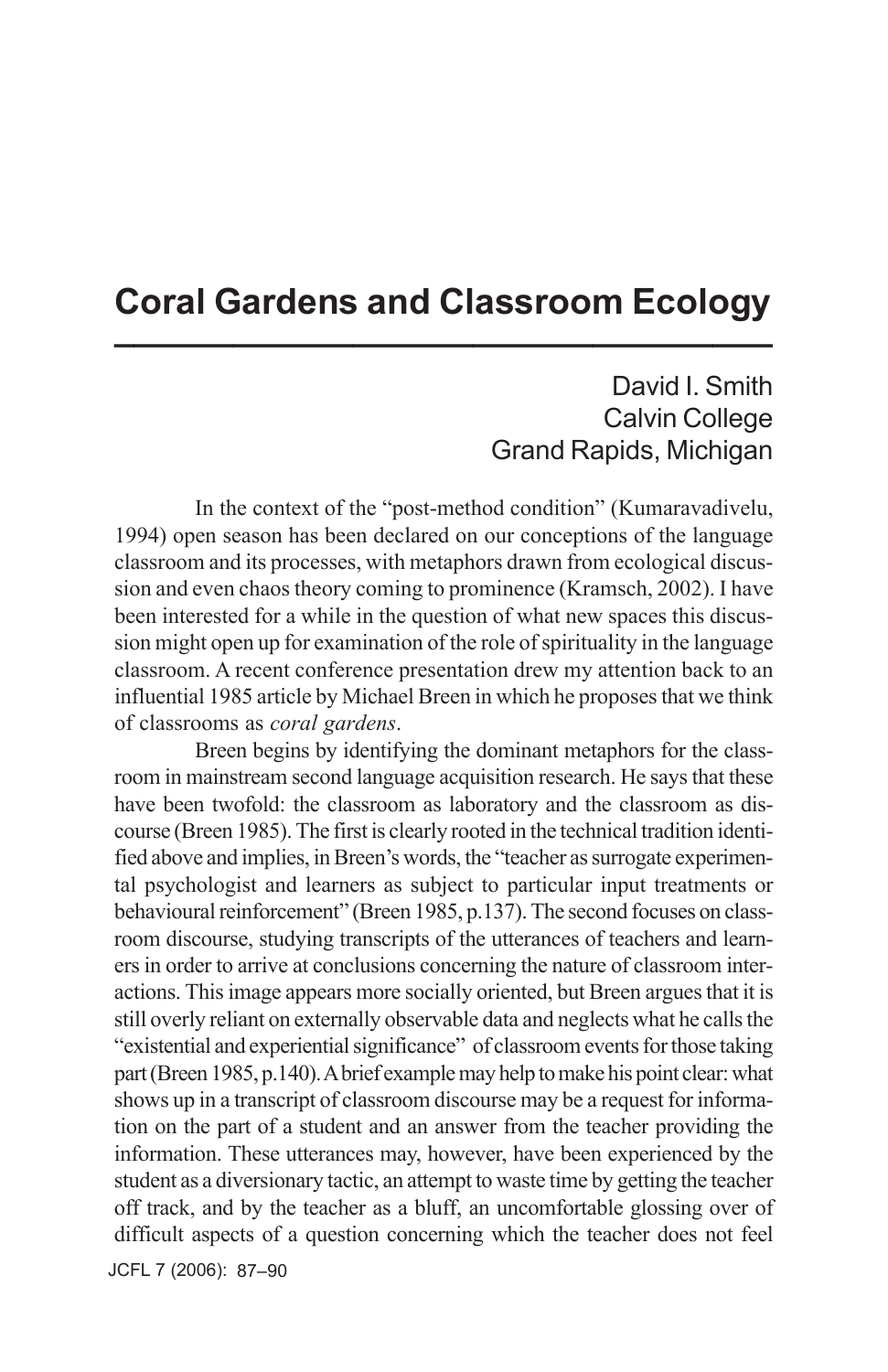competent by providing limited information to keep the student quiet. Thus, Breen argues, a focus on discourse may promote the same deterministic view of learning as a focus on technique if we assume that discourse straightforwardly reflects or controls the learning that is happening. (Breen 1985, p.141)

Breen proposes as an addition and corrective to these two dominant metaphors the metaphor of the classroom as a *coral garden* (a suggestion picked up by others: Burns 1992; de Courcey 2003). We could easily take this as another Romantic appeal to nature imagery and the call of the wild as a way of expressing reactionary resistance to technological reductionism—but Breen explicitly urges that such is not his intent (Breen, 1985, p.153). In fact, Breen's suggested metaphor is a conscious allusion to a prior text, and this prior text shapes its meaning. It appeals to social anthropology and is rooted specifically in Malinowski's classic studies of Trobriand island cultures as described in his two volume work *Coral Gardens and their Magic* (Malinowski 1935). Malinowski sought to describe complex Trobriand gardening practices and the role that they played in social organization in a way that reflected the islanders' own insider understandings of these practices. He therefore devoted considerable attention to the various spells and incantations associated with various aspects of gardening in an attempt to understand the gardening practices not simply in economic terms as a means of food production but in terms of their subjective meaning for those participating. As Malinowski himself put it, he was concerned with tracing the relationship between "rationally founded and technically effective work on the one hand, and magic on the other" (Malinowski 1935 vol. 1, p. x). He emphasized the need to take into account not only abstract and observable social structures but also the subjective dynamics of islander practices, what he calls their "spiritual preoccupations." He cautioned specifically that not even linguistic evidence can be assumed to offer a direct reflection of mental states (Malinowski 1935 vol. 1, p. x; vol 2, p. 7)—the verbal content of an incantation may, for instance, be at variance with an islander's account of why it works.

To view the classroom as a coral garden is therefore, in Breen's sense, to view it as an exotic culture co-constructed by its participants and calling for a form of investigation rooted in anthropological humility. The classroom is to be approached as a culture that is unfamiliar and cannot be adequately understood by outside behavioral observation—we should not assume that we understand what we are seeing when we observe classroom events. Teaching and learning, like gardening, are social practices bound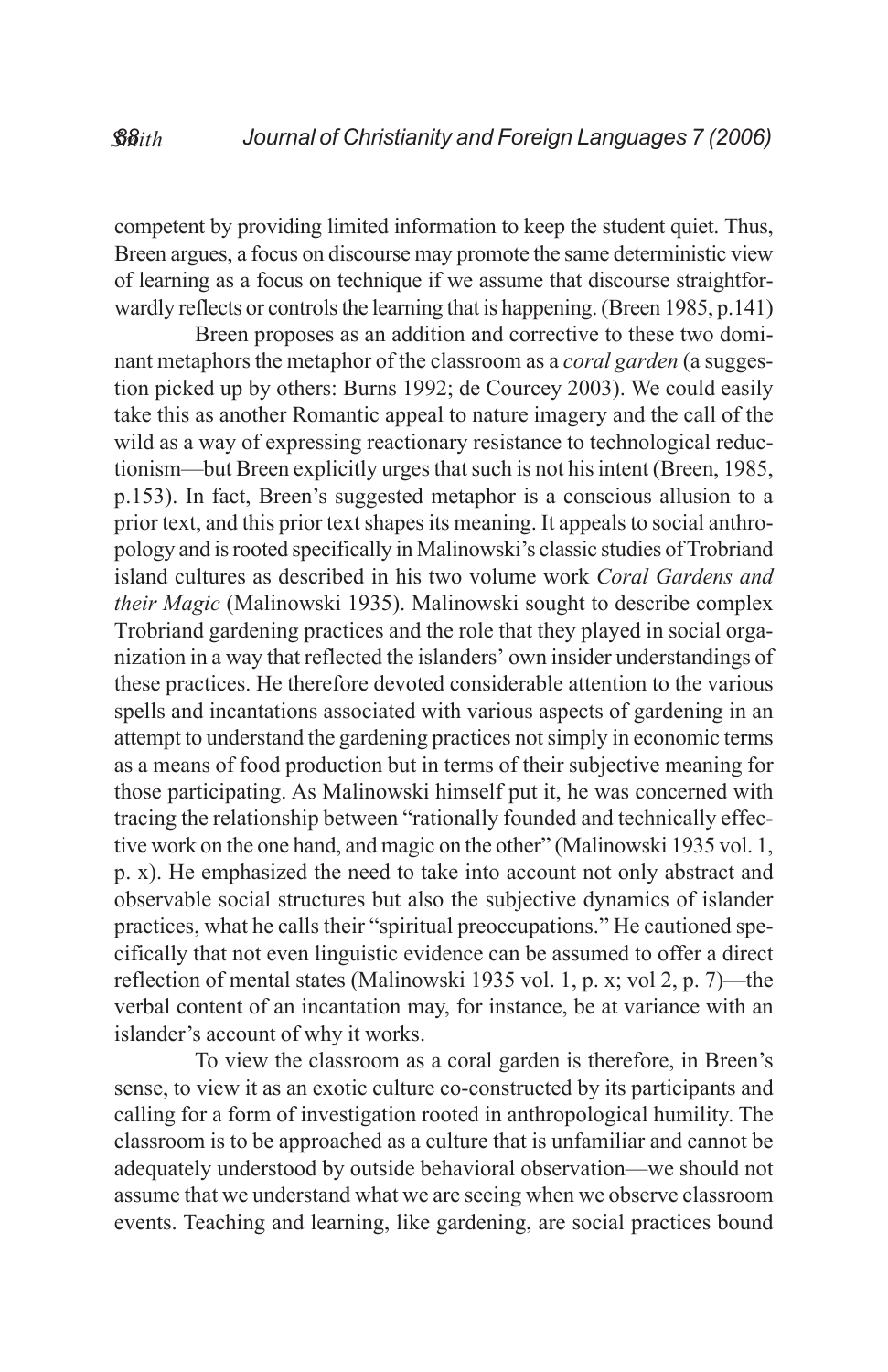up with a complex web of perceptions, beliefs and values that are often hard to decipher from surface appearances, and participants may not understand events in the same way as observers. It is, Breen notes, "a truism of social anthropology that no human social institutions or relationships can be adequately understood unless account is taken of the expectations, values, and beliefs that they engage." (136) The language classroom, he argues, will not be understood without similar sensitivity to expectations, values and beliefs as they enter into the formation of a particular classroom culture. Input, output and linguistic processing are therefore not an adequate basis for understanding language education.

Breen illustrates his contention by outlining various relevant features of classroom culture, including the ways in which teacher and learner expectations affect the negotiation of teacher-student relationships in the classroom, the making of judgments about "good" and "bad" teachers and learners, the formation of a particular group psyche in a particular class, the related resistance to innovation in a particular class once social equilibrium is established, and varying individual interpretations of classroom events. In keeping with his social anthropological model, Breen presents his account as purely descriptive, not entering into value judgments concerning the classroom culture but seeking simply to describe its dynamics (Breen 1985, p.149).

Like more recent discussions of classroom ecology, the coral gardens metaphor implies open-ended attentiveness to a wide and unpredictable range of human factors. Another point of commonality between Breen's account and more recent discussion is that the possibility that specifically spiritual and ethical aspects of teacher and student experience and identity might play a relevant role is present in principle, but is not explicitly explored. This would seem to invite further exploration: perhaps teachers and students, like Trobriand islanders, have "spiritual preoccupations" that affect their negotiation of classroom processes, their judgments about good and bad teachers, their resistance to certain aspects of teaching and learning, and so on.

A few years ago, in an intermediate German class, I had my students read the passage from Deuteronomy that begins "Hear, O Israel" in German (Deut. 6:4). I commented briefly that hearing is the opposite of autonomy and basic to Israel's identity, and that one of my aims for my German students was that they should learn to *hear* others who do not speak their language. There has been a big emphasis on speaking and getting your message across, I told my students, in recent language education, but you are not in my class just so that you can bless more of the world